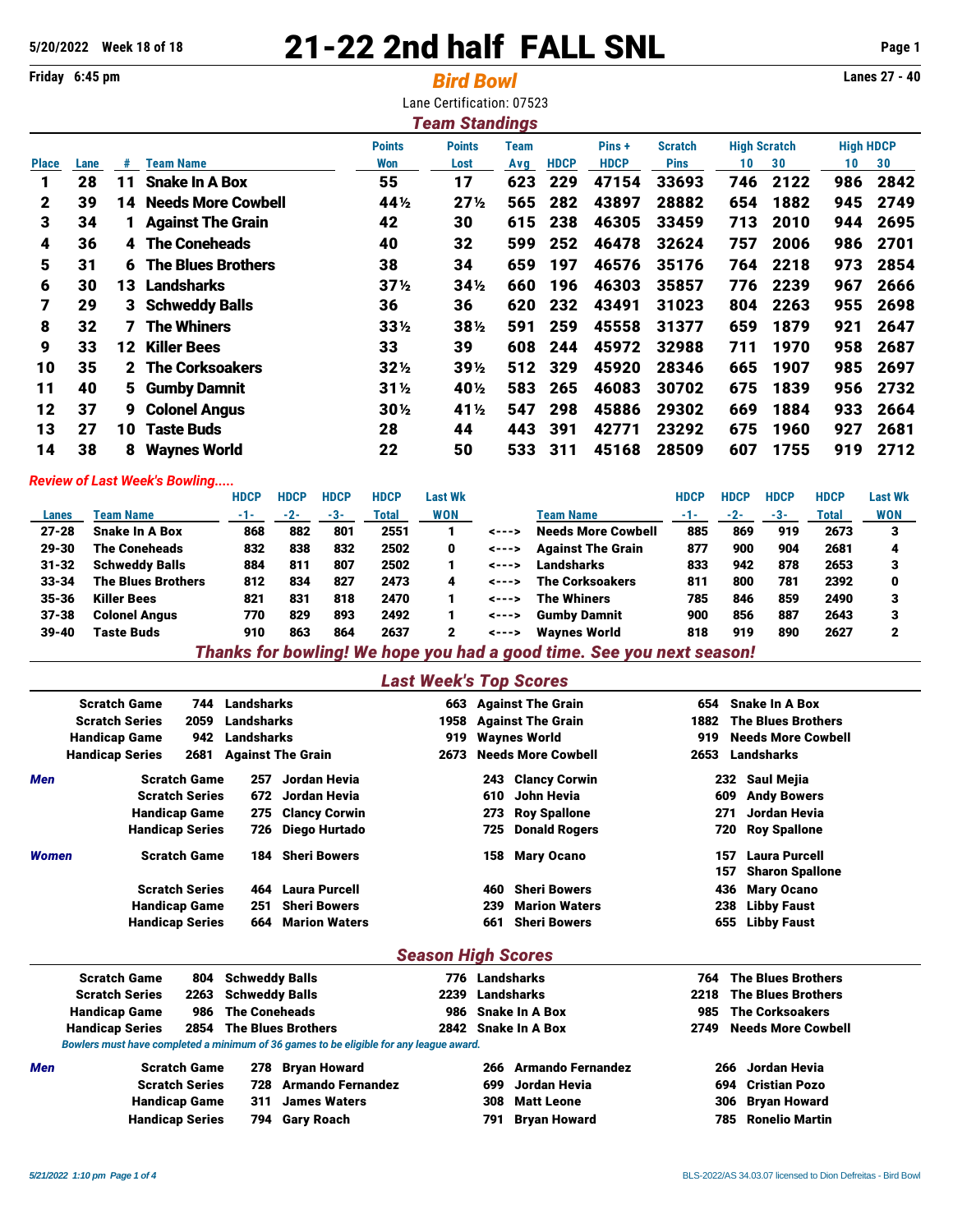## *Season High Scores - Continued*

| Women                                       | <b>Scratch Game</b><br><b>Scratch Series</b><br><b>Handicap Game</b><br><b>Handicap Series</b> | 234 Laura Purcell<br>571<br><b>Christine Pascual</b><br><b>Laura Purcell</b><br>303<br>799<br><b>Christine Pascual</b> |            |                 | 226<br>533<br>302<br>747        | <b>Laura Purcell</b><br><b>Sue Roach</b> | <b>Christine Pascual</b><br><b>Christine Pascual</b> |                | 299                                          | 218 Sue Roach<br>515 Mary Ocano<br><b>Sue Roach</b><br><b>740 Laura Purcell</b> |                          |              |              |
|---------------------------------------------|------------------------------------------------------------------------------------------------|------------------------------------------------------------------------------------------------------------------------|------------|-----------------|---------------------------------|------------------------------------------|------------------------------------------------------|----------------|----------------------------------------------|---------------------------------------------------------------------------------|--------------------------|--------------|--------------|
|                                             | <b>Season Game Over Average</b>                                                                |                                                                                                                        |            |                 |                                 |                                          | <b>Season Series over Average</b>                    |                |                                              |                                                                                 |                          |              |              |
|                                             | <b>Game - Avg=Difference</b>                                                                   |                                                                                                                        |            |                 |                                 |                                          | <b>Series - Avg=Difference</b>                       |                |                                              |                                                                                 |                          |              |              |
| Men                                         | 246 - 147=99                                                                                   | <b>James Waters</b>                                                                                                    |            |                 |                                 |                                          |                                                      | 551 - 387=164  | <b>Gary Roach</b>                            |                                                                                 |                          |              |              |
|                                             | 242 - 146=96<br>$278 - 188 = 90$                                                               | <b>Matt Leone</b><br><b>Bryan Howard</b>                                                                               |            |                 |                                 |                                          | 546 - 399=147<br>683 - 537=146                       |                | <b>James Waters</b><br><b>Bryan Howard</b>   |                                                                                 |                          |              |              |
|                                             |                                                                                                |                                                                                                                        |            |                 |                                 |                                          |                                                      |                |                                              |                                                                                 |                          |              |              |
| Women                                       | 234 - 143=91<br>226 - 135=91                                                                   | <b>Laura Purcell</b><br><b>Christine Pascual</b>                                                                       |            |                 |                                 |                                          | 571 - 405=166<br>477 - 360=117                       |                | <b>Christine Pascual</b><br><b>Sue Roach</b> |                                                                                 |                          |              |              |
|                                             | $218 - 130 = 88$                                                                               | <b>Sue Roach</b>                                                                                                       |            |                 |                                 |                                          | 533 - 429=104                                        |                | <b>Laura Purcell</b>                         |                                                                                 |                          |              |              |
|                                             |                                                                                                |                                                                                                                        |            |                 | <b>Individual High Averages</b> |                                          |                                                      |                |                                              |                                                                                 |                          |              |              |
| <b>Men</b>                                  | <b>Armando Fernandez</b><br>206.92                                                             |                                                                                                                        |            | 206.69          | John Hevia                      |                                          |                                                      |                | 205.55                                       | <b>Jordan Hevia</b>                                                             |                          |              |              |
| Women                                       | <b>Laura Purcell</b><br>156.60                                                                 |                                                                                                                        |            | 144.10          | <b>Mary Ocano</b>               |                                          |                                                      |                | 141.63                                       |                                                                                 | <b>Christine Pascual</b> |              |              |
|                                             |                                                                                                |                                                                                                                        |            |                 | <b>Team Rosters</b>             |                                          |                                                      |                |                                              |                                                                                 |                          |              |              |
| <b>Bowling</b>                              |                                                                                                |                                                                                                                        |            |                 |                                 |                                          | <b>To Raise</b>                                      | <b>To Drop</b> |                                              |                                                                                 |                          |              | <b>HDCP</b>  |
| <b>Hand</b><br>ID#<br>1 - Against The Grain | <b>Name</b>                                                                                    |                                                                                                                        |            | <b>Avg HDCP</b> | <b>Pins Gms</b>                 |                                          | $Avg +1$                                             | $Avg -1$       |                                              |                                                                                 | $-1$ $-2$ $-3$ $-3$      | <b>Total</b> | <b>Total</b> |
| 5                                           | <b>Libby Faust</b>                                                                             |                                                                                                                        | 121        | 89              | 5823                            | 48                                       | 399                                                  | 347            | 116                                          | 148                                                                             | 121                      | 385          | 655          |
| 7                                           | <b>Donald Rogers</b>                                                                           |                                                                                                                        | 173        | 42              | 8844                            | 51                                       | 552                                                  | 497            | 225                                          | 196                                                                             | 172                      | 593          | 725          |
| 123                                         | <b>Henry Gonzalez</b>                                                                          |                                                                                                                        | 181        | 35              | 9273                            | 51                                       | 555                                                  | 500            | 185                                          | 174                                                                             | 228                      | 587          | 695          |
| 8                                           | <b>Bobby Rogers</b>                                                                            |                                                                                                                        | 140        | 72              | 7606                            | 54                                       | 431                                                  | 373            | 110                                          | 141                                                                             | 142                      | 393          | 606          |
| 2 - The Corksoakers                         |                                                                                                |                                                                                                                        |            |                 |                                 |                                          |                                                      |                |                                              |                                                                                 |                          |              |              |
| 41                                          | <b>Natalie Neff</b>                                                                            |                                                                                                                        | 105        | 103             | 3798                            | 36                                       | 336                                                  | 296            | a95                                          | a95                                                                             | a95                      | 285          | 594          |
| 117                                         | <b>Paige Bailey</b>                                                                            |                                                                                                                        | 124        | 86              | 5976                            | 48                                       | 399                                                  | 347            | 122                                          | 123                                                                             | 133                      | 378          | 636          |
| 175                                         | <b>Tom Curry</b>                                                                               |                                                                                                                        | 154        | 59              | 6957                            | 45                                       | 483                                                  | 434            | 148                                          | 136                                                                             | 107                      | 391          | 562          |
| 43                                          | <b>Tim Meerbott</b>                                                                            |                                                                                                                        | 129        | 81              | 5292                            | 41                                       | 428                                                  | 383            |                                              |                                                                                 | a119 a119 a119           | 357          | 600          |
| 3 - Schweddy Balls                          |                                                                                                |                                                                                                                        |            |                 |                                 |                                          |                                                      |                |                                              |                                                                                 |                          |              |              |
| 17                                          | <b>Scott O'Brien</b>                                                                           |                                                                                                                        | 114        | 95              | 2062                            | 18                                       | 353                                                  | 331            |                                              |                                                                                 | a104 a104 a104           | 312          | 597          |
| 48                                          | <b>Matt Leone</b>                                                                              |                                                                                                                        | 148        | 64              | 7130                            | 48                                       | 469                                                  | 417            | 199                                          | 161                                                                             | 122                      | 482          | 677          |
| 25                                          | <b>Jody Hall</b>                                                                               |                                                                                                                        | 160        | 54              | 5294                            | 33                                       | 502                                                  | 465            | 156                                          | 165                                                                             | 155                      | 476          | 638          |
| 20                                          | <b>Cristian Pozo</b>                                                                           |                                                                                                                        | 198        | 19              | 8322                            | 42                                       | 633                                                  | 587            | 193                                          | 149                                                                             | 194                      | 536          | 590          |
| <b>4 - The Coneheads</b>                    |                                                                                                |                                                                                                                        |            |                 |                                 |                                          |                                                      |                |                                              |                                                                                 |                          |              |              |
| 33                                          | <b>Donald Hildebran</b>                                                                        |                                                                                                                        | 113        | 96              | 4421                            | 39                                       | 367                                                  | 324            |                                              |                                                                                 | a103 a103 a103           | 309          | 597          |
| 150                                         | <b>Mary Ocano</b>                                                                              |                                                                                                                        | 144        | 68              | 7349                            | 51                                       | 481                                                  | 426            |                                              | 128 150 158                                                                     |                          | 436          | 640          |
| 173                                         | <b>Brannan Howard</b>                                                                          |                                                                                                                        | 150<br>192 | 63<br>25        | 8153<br>9795                    | 54<br>51                                 | 454                                                  | 396            | 149<br>201                                   | 143                                                                             | 144<br>191 176 568       | 436          | 622<br>643   |
| 138<br>5 - Gumby Damnit                     | <b>Bryan Howard</b>                                                                            |                                                                                                                        |            |                 |                                 |                                          | 627                                                  | 572            |                                              |                                                                                 |                          |              |              |
| 13                                          | <b>Sheri Bowers</b>                                                                            |                                                                                                                        | 146        | 66              | 4830                            | 33                                       | 462                                                  | 425            | 184                                          |                                                                                 | 148 128                  | 460          | 661          |
| 115                                         | <b>Morgan Bowers</b>                                                                           |                                                                                                                        | 115        | 94              | 5868                            | 51                                       | 396                                                  | 341            | 99                                           |                                                                                 | 106 128                  | 333          | 615          |
| 151                                         | <b>Andres Cowley</b>                                                                           |                                                                                                                        | 138        | 73              | 6640                            | 48                                       | 449                                                  | 397            | 132                                          | 138                                                                             | 167                      | 437          | 659          |
| 15                                          | <b>Andy Bowers</b>                                                                             |                                                                                                                        | 184        | 32              | 8858                            | 48                                       | 577                                                  | 525            | 217                                          |                                                                                 | 196 196                  | 609          | 708          |
| <b>6 - The Blues Brothers</b>               |                                                                                                |                                                                                                                        |            |                 |                                 |                                          |                                                      |                |                                              |                                                                                 |                          |              |              |
| 21                                          | <b>Laura Purcell</b>                                                                           |                                                                                                                        | 156        | 57              | 6577                            | 42                                       | 488                                                  | 442            |                                              |                                                                                 | 150 157 157              | 464          | 635          |
| 168                                         | <b>Justin Lluch</b>                                                                            |                                                                                                                        | 169        | 45              | 7456                            | 44                                       | 534                                                  | 486            |                                              |                                                                                 | a159 a159 a159           | 477          | 612          |
| 23                                          | <b>Bill Purcell</b>                                                                            |                                                                                                                        | 151        | 62              | 8164                            | 54                                       | 500                                                  | 442            |                                              |                                                                                 | 133 148 141              | 422          | 608          |
| 24                                          | <b>Ronelio Martin</b>                                                                          |                                                                                                                        | 183        | 33              | 7140                            | 39                                       | 588                                                  | 545            |                                              |                                                                                 | a173 a173 a173 519       |              | 618          |
| 7 - The Whiners                             |                                                                                                |                                                                                                                        |            |                 |                                 |                                          |                                                      |                |                                              |                                                                                 |                          |              |              |
| 142                                         | <b>Peggy Reynoso</b>                                                                           |                                                                                                                        | 130        | 81              | 5493                            | 42                                       | 402                                                  | 356            | 129                                          | 95                                                                              | 133                      | 357          | 597          |
| 26                                          | <b>Kim O'Grady</b>                                                                             |                                                                                                                        | 141        | 71              | 3385                            | 24                                       | 449                                                  | 421            | 119                                          | 150                                                                             | 130                      | 399          | 609          |
| 27                                          | <b>Jose Reynoso</b>                                                                            |                                                                                                                        | 145        | 67              | 6128                            | 42                                       | 442                                                  | 396            | 169                                          | 152                                                                             | 171                      | 492          | 696          |
| 28                                          | <b>Ted O'Grady</b>                                                                             |                                                                                                                        | 175        | 40              | 7363                            | 42                                       | 557                                                  | 511            | $111$                                        |                                                                                 | 192 168 471              |              | 588          |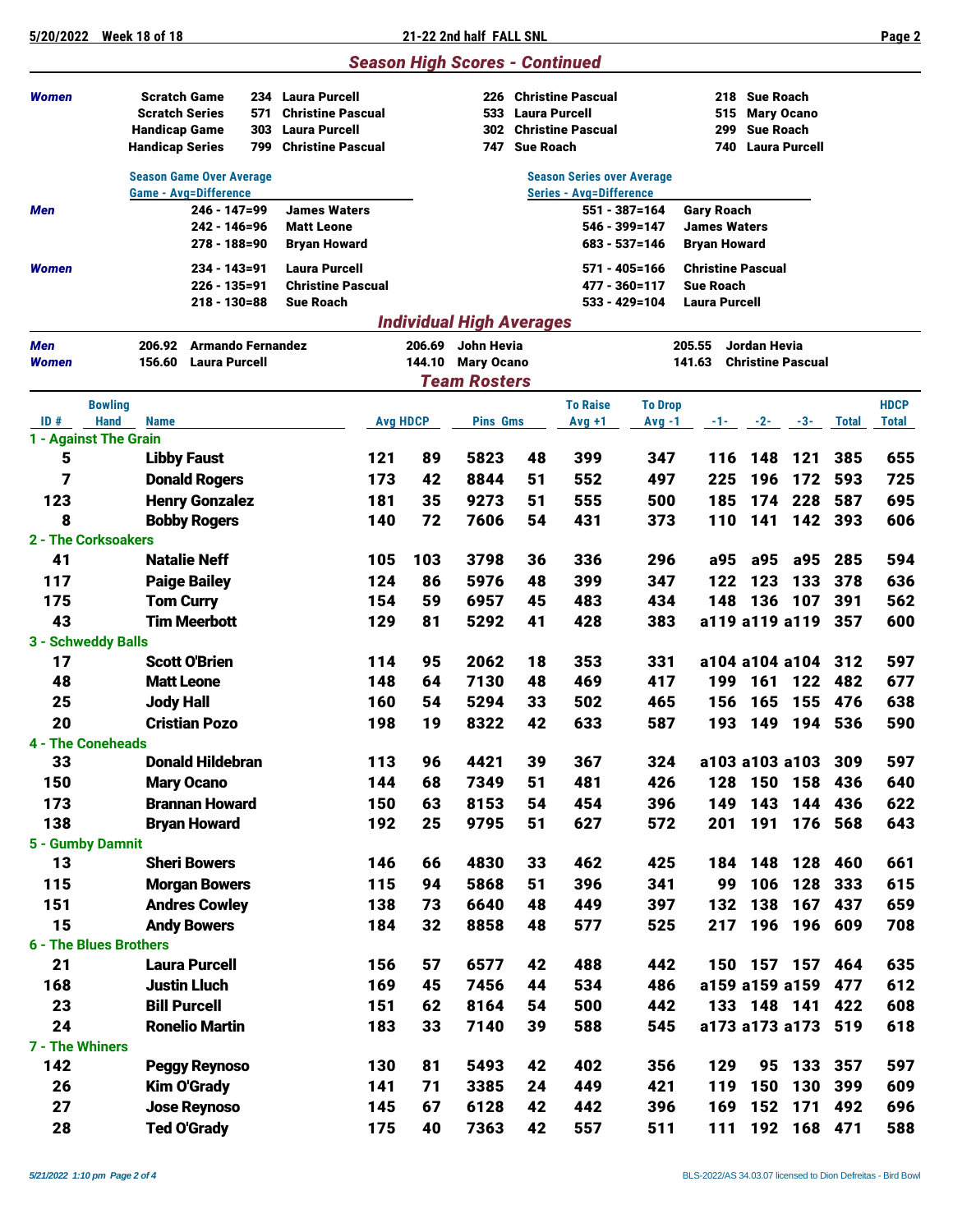| 5/20/2022        | <b>Week 18 of 18</b>       |                              |                 | 21-22 2nd half FALL SNL |                |                                    |                |       |                |       |              | Page 3       |
|------------------|----------------------------|------------------------------|-----------------|-------------------------|----------------|------------------------------------|----------------|-------|----------------|-------|--------------|--------------|
|                  | <b>Bowling</b>             |                              |                 |                         |                | <b>To Raise</b>                    | <b>To Drop</b> |       |                |       |              | <b>HDCP</b>  |
| ID#              | <b>Hand</b><br><b>Name</b> |                              | <b>Avg HDCP</b> | <b>Pins Gms</b>         |                | $Avg +1$                           | $Avg -1$       | $-1-$ | $-2-$          | $-3-$ | <b>Total</b> | <b>Total</b> |
|                  | 8 - Waynes World           |                              |                 |                         |                |                                    |                |       |                |       |              |              |
| 143              | <b>Denise Verdigual</b>    | 90                           | 117             | 4060                    | 45             | 308                                | 259            | 105   | 95             | 92    | 292          | 643          |
| 71               | <b>Ricardo Cividanes</b>   | 135                          | 76              | 5710                    | 42             | 410                                | 364            | 142   | 143            | 143   | 428          | 656          |
| 51               | <b>Mike Callahan</b>       | 150                          | 63              | 5865                    | 39             | 477                                | 434            | 114   | 168            | 179   | 461          | 650          |
| 63               | <b>Eugene Brown</b>        | 158                          | 55              | 8554                    | 54             | 509                                | 451            | 145   | 201            | 164   | 510          | 678          |
|                  | 9 - Colonel Angus          |                              |                 |                         |                |                                    |                |       |                |       |              |              |
| 37               | <b>Lynda Cowgill</b>       | 113                          | 96              | 5457                    | 48             | 357                                | 305            | 105   | 101            | 126   | 332          | 620          |
| 176              | <b>Queala Chappell</b>     | 107                          | 101             | 3869                    | 36             | 343                                | 303            | 109   | 95             | 104   | 308          | 611          |
| 22               | <b>Steven McKaig</b>       | 143                          | 69              | 4751                    | 33             | 433                                | 396            | 123   | 133            | 124   | 380          | 581          |
| 40               | <b>Clancy Corwin</b>       | 184                          | 32              | 9430                    | 51             | 560                                | 505            | 137   | 204            | 243   | 584          | 680          |
| 53               | <b>Yolanda Santiago</b>    | 93                           | 114             | 186                     | $\overline{2}$ | 284                                | 278            |       |                |       | 0            | $\mathbf 0$  |
| 10 - Taste Buds  |                            |                              |                 |                         |                |                                    |                |       |                |       |              |              |
| 61               | <b>Lisa Cooper</b>         | 79                           | 126             | 3560                    | 45             | 280                                | 231            | 80    | 67             | 93    | 240          | 618          |
| 79               | Lisa Hurtado               | 106                          | 102             | 4807                    | 45             | 329                                | 280            | 125   | 104            | 105   | 334          | 640          |
| 85               | <b>Diego Hurtado</b>       | 116                          | 93              | 4878                    | 42             | 387                                | 341            | 162   | 133            | 143   | 438          | 726          |
| 31               | <b>Darrell Cooper</b>      | 142                          | 70              | 5547                    | 39             | 459                                | 416            | 148   | 164            | 128   | 440          | 653          |
|                  | 11 - Snake In A Box        |                              |                 |                         |                |                                    |                |       |                |       |              |              |
| 45               | <b>Christine Pascual</b>   | 141                          | 71              | 7648                    | 54             | 446                                | 388            | 121   | 126            | 138   | 385          | 595          |
| 11               | <b>Marion Waters</b>       | 117                          | 92              | 6219                    | 53             | 389                                | 332            | 123   | 146            | 116   | 385          | 664          |
| 177              | <b>James Waters</b>        | 159                          | 54              | 8453                    | 53             | 507                                | 450            | 172   | 171            | 149   | 492          | 654          |
| 47               | <b>Armando Fernandez</b>   | 206                          | 12              | 10553                   | 51             | 625                                | 570            | 224   | 211            | 170   | 605          | 638          |
| 12 - Killer Bees |                            |                              |                 |                         |                |                                    |                |       |                |       |              |              |
| 46               | <b>Sue Roach</b>           | 131                          | 80              | 5915                    | 45             | 421                                | 372            |       | a121 a121 a121 |       | 363          | 603          |
| 130              | <b>Reinaldo Fernandez</b>  | 166                          | 48              | 8503                    | 51             | 515                                | 460            | 116   | 134            | 163   | 413          | 551          |
| 68               | <b>Gary Roach</b>          | 130                          | 81              | 4706                    | 36             | 403                                | 363            | 152   | 102            | 108   | 362          | 602          |
| 55               | <b>Saul Mejia</b>          | 181                          | 35              | 9278                    | 51             | 550                                | 495            | 190   | 232            | 184   | 606          | 714          |
| 13 - Landsharks  |                            |                              |                 |                         |                |                                    |                |       |                |       |              |              |
| 10               | <b>Neva Craddock</b>       | 105                          | 103             | 5062                    | 48             | 344                                | 292            | 84    | 99             | 115   | 298          | 607          |
| 32               | <b>Steve Craddock</b>      | 144                          | 68              | 7369                    | 51             | 461                                | 406            | 173   | 163            | 143   | 479          | 686          |
| 180              | <b>Jordan Hevia</b>        | 205                          | 13              | 10483                   | 51             | 641                                | 586            | 184   | 257            | 231   | 672          | 714          |
| 181              | <b>John Hevia</b>          | 206                          | 12              | 9301                    | 45             | 635                                | 586            | 194   | 225            | 191   | 610          | 646          |
|                  | 14 - Needs More Cowbell    |                              |                 |                         |                |                                    |                |       |                |       |              |              |
| 137              | <b>Marjorie Lopez</b>      | 112                          | 97              | 5386                    | 48             | 377                                | 325            | 93    | 135            | 133   | 361          | 655          |
| 139              | <b>Sharon Spallone</b>     | 133                          | 78              | 6007                    | 45             | 425                                | 376            | 157   | 121            | 115   | 393          | 627          |
| 145              | <b>Russ Brick</b>          | 151                          | 62              | 7249                    | 48             | 503                                | 451            | 123   | 160            | 199   | 482          | 671          |
| 140              | <b>Roy Spallone</b>        | 169                          | 45              | 8634                    | 51             | 546                                | 491            | 226   | 167            | 186   | 579          | 720          |
|                  |                            | <b>Temporary Substitutes</b> |                 |                         |                | <b>Division 1: Enter Div Label</b> |                |       |                |       |              |              |

### *Men Division 1: Enter Div Label*

|                       |                 |     |      |                 | <b>High</b> | <b>High</b> | <b>HDCP</b> | <b>HDCP</b> |       |       |       |          | <b>HDCP</b> |
|-----------------------|-----------------|-----|------|-----------------|-------------|-------------|-------------|-------------|-------|-------|-------|----------|-------------|
| <b>Name</b>           | <b>Avg HDCP</b> |     |      | <b>Pins Gms</b> |             | <b>Sers</b> | Game        | <b>Sers</b> | $-1-$ | $-2-$ | $-3-$ | Total    | Total       |
| <b>Brandon Aruis</b>  | 143             | 69  | 2583 | 18              | 192         | 517         | 267         | 742         |       |       |       | 0        | 0           |
| <b>Dim Bayard</b>     | 103             | 105 | 309  | 3               | 113         | 309         |             |             |       |       |       | 0        | 0           |
| <b>Paul Berman</b>    | 188             | 28  | 4526 | 24              | 246         | 640         | 279         | 739         |       |       |       | 0        | 0           |
| Julian Fernandez      | 170             | 45  | 1025 | 6               | 200         | 543         | 254         | 705         |       |       |       | 0        | 0           |
| <b>Rob Figueroa</b>   | 99              | 108 | 299  | з               | 118         | 299         |             |             |       |       |       | 0        | 0           |
| <b>Ray Graff</b>      | 233             | 0   | 701  | з               | 236         | 701         |             |             |       |       |       | 0        | 0           |
| Tawni Hatcher         | 104             | 104 | 312  | 3               | 121         | 312         |             |             |       |       |       | 0        | 0           |
| Rodrigo Hinojosa      | 204             | 14  | 612  | з               | 242         | 612         |             |             |       |       |       | 0        | 0           |
| <b>Anthony Mandal</b> | 192             | 25  | 578  | 3               | 194         | 578         |             |             |       |       |       | 0        | 0           |
| <b>Jeff McFarlane</b> | 116             | 93  | 697  | 6               | 144         | 354         | 210         | 616         |       |       |       | 0        | 0           |
| <b>Ethan McKaig</b>   | <b>bk85</b>     | 121 | 253  | 3               | 86          | 253         |             |             |       |       |       | 0        | 0           |
| <b>Moe Mejia</b>      | bk99            | 108 | 292  | 3               | 146         | 292         |             |             |       |       |       | 0        | 0           |
| <b>Albert Morales</b> | 244             | 0   | 732  | 3               | 269         | 732         |             |             |       |       |       | $\bf{0}$ | 0           |
| <b>Mike Nelson</b>    | 104             | 104 | 313  | з               | 107         | 313         |             |             |       |       |       | 0        | 0           |
| <b>Marty Nix</b>      | 109             | 99  | 328  | з               | 145         | 328         |             |             |       |       |       | 0        | 0           |
| <b>Daniel Puerto</b>  | 99              | 108 | 299  | 3               | 114         | 299         |             |             |       |       |       | 0        | 0           |